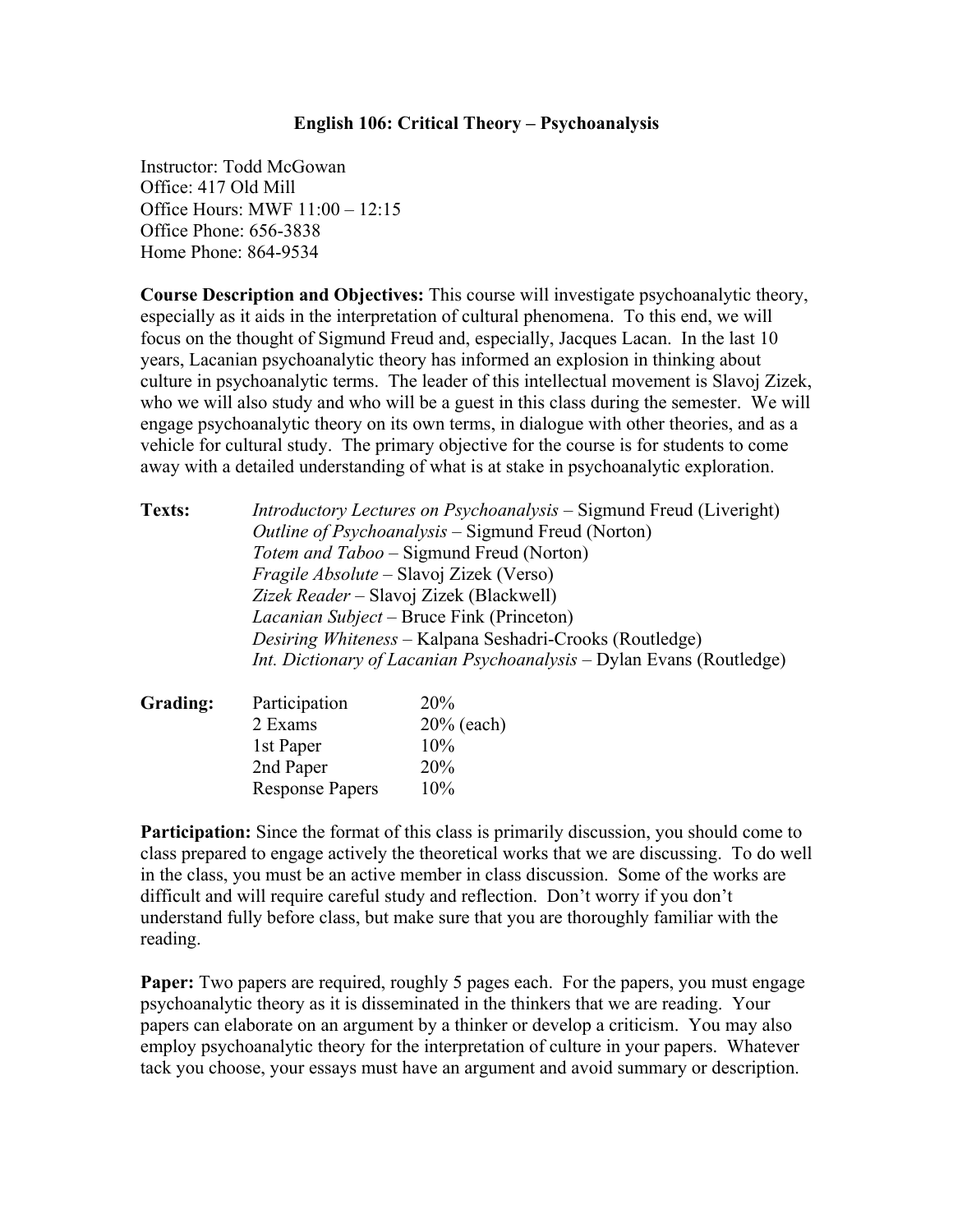**Responses:** You must write a one-page, single-spaced response paper for four different class meetings during the semester. Response papers should respond thoughtfully and critically to the works that we are reading in the course. Responses must have an argument; summary of a work that we are reading is not acceptable. Each response paper must be written on a different texts—four responses, four different texts—and must be written while we are working on the text that you discuss. For instance, you *cannot* write a response on the *Introductory Lecture on Psychoanalysis* (which we are reading in the first week) in the final week of the semester. The response papers have due dates (as noted on the course schedule) but may be turned in any time before or on the due date.

**Exams:** There will be two exams for the course, a midterm and a final. Each will require students to demonstrate a grasp of the theoretical issues at issue in the course and familiarity with the texts that we are reading.

**Late Work:** Papers turned in late will be lowered one grading step for each day that they are late.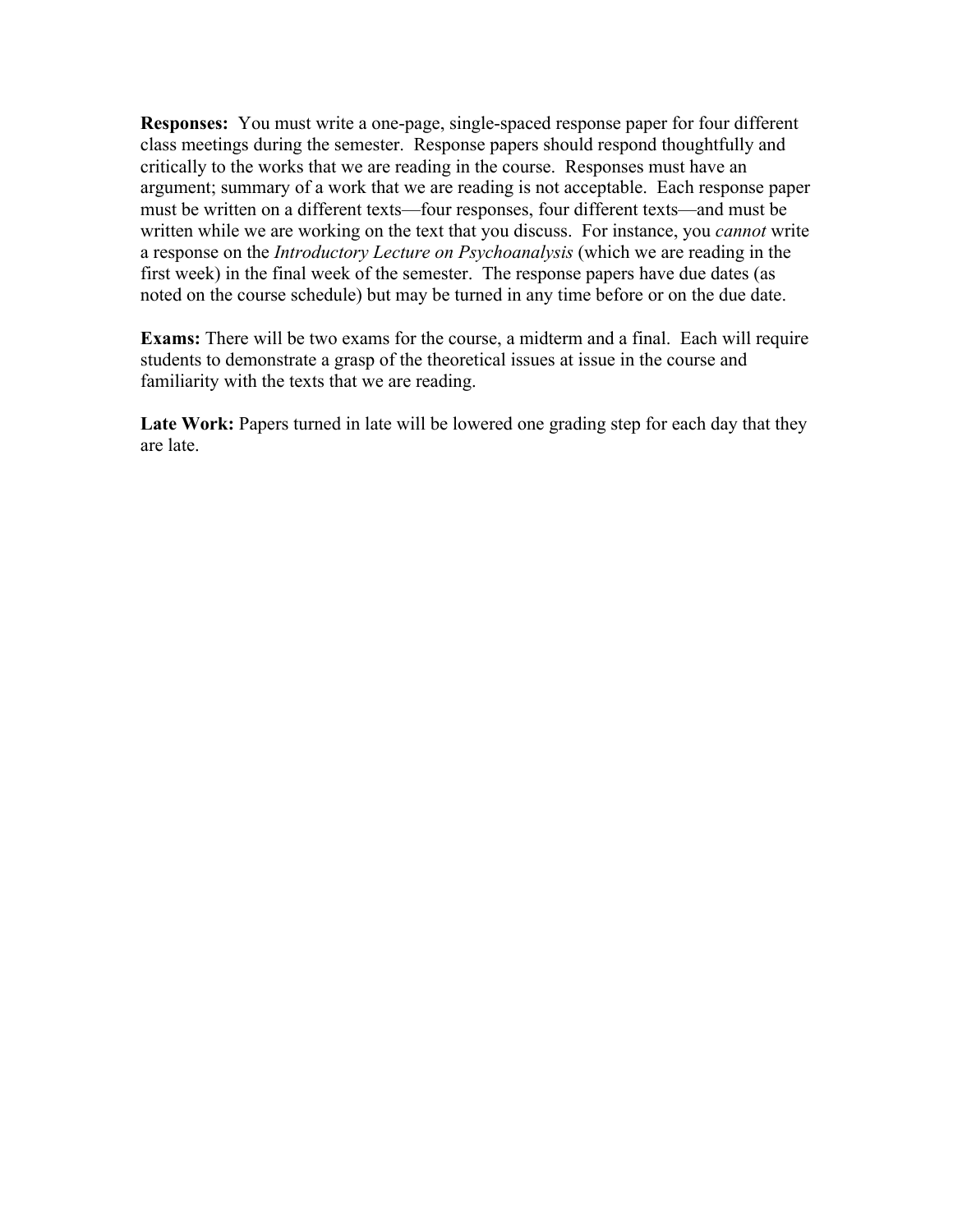## **Class Schedule:**

\* Reading and writing assignments are *due* the day they are listed.

\* Abbreviations: \*=response paper due; \*\*=paper due; \*\*\*=exam day

| Jan      | 16<br>18           | W<br>$\mathbf{F}$                                    | Introduction to course                |
|----------|--------------------|------------------------------------------------------|---------------------------------------|
|          | 21<br>23           | M<br>W                                               | Martin Luther King Jr. Day - No class |
|          | 25                 | $\boldsymbol{F}$                                     |                                       |
|          | 28                 | M                                                    |                                       |
| Feb      | 30<br>$\mathbf{1}$ | $\ensuremath{\text{W}}$<br>$\boldsymbol{\mathrm{F}}$ | No class                              |
| $\ast$   | $\overline{4}$     | $\mathbf M$                                          |                                       |
|          | 6<br>8             | W<br>$\mathbf{F}$                                    |                                       |
|          | 11                 | $\mathbf M$                                          |                                       |
|          | 13                 | W                                                    |                                       |
|          | 15                 | $\mathbf{F}$                                         |                                       |
|          | 18                 | M                                                    | President's Day - No class            |
|          | 20                 | W                                                    |                                       |
|          | 22                 | $\mathbf{F}$                                         |                                       |
|          | 25                 | $\mathbf M$                                          |                                       |
|          | 27                 | W                                                    |                                       |
| *March 1 |                    | ${\bf F}$                                            |                                       |
|          | 4                  | M                                                    |                                       |
|          | 6                  | $\ensuremath{\text{W}}$                              |                                       |
|          | 8                  | $\mathbf F$                                          |                                       |
| ***      | 11                 | M                                                    |                                       |
|          | 13                 | W                                                    |                                       |
| $**$     | 15                 | $\mathbf{F}$                                         |                                       |
|          |                    |                                                      | March 16 - 24: Spring break           |

| 25 M |      |                                            |
|------|------|--------------------------------------------|
|      | 27 W | English Department advising day – No class |